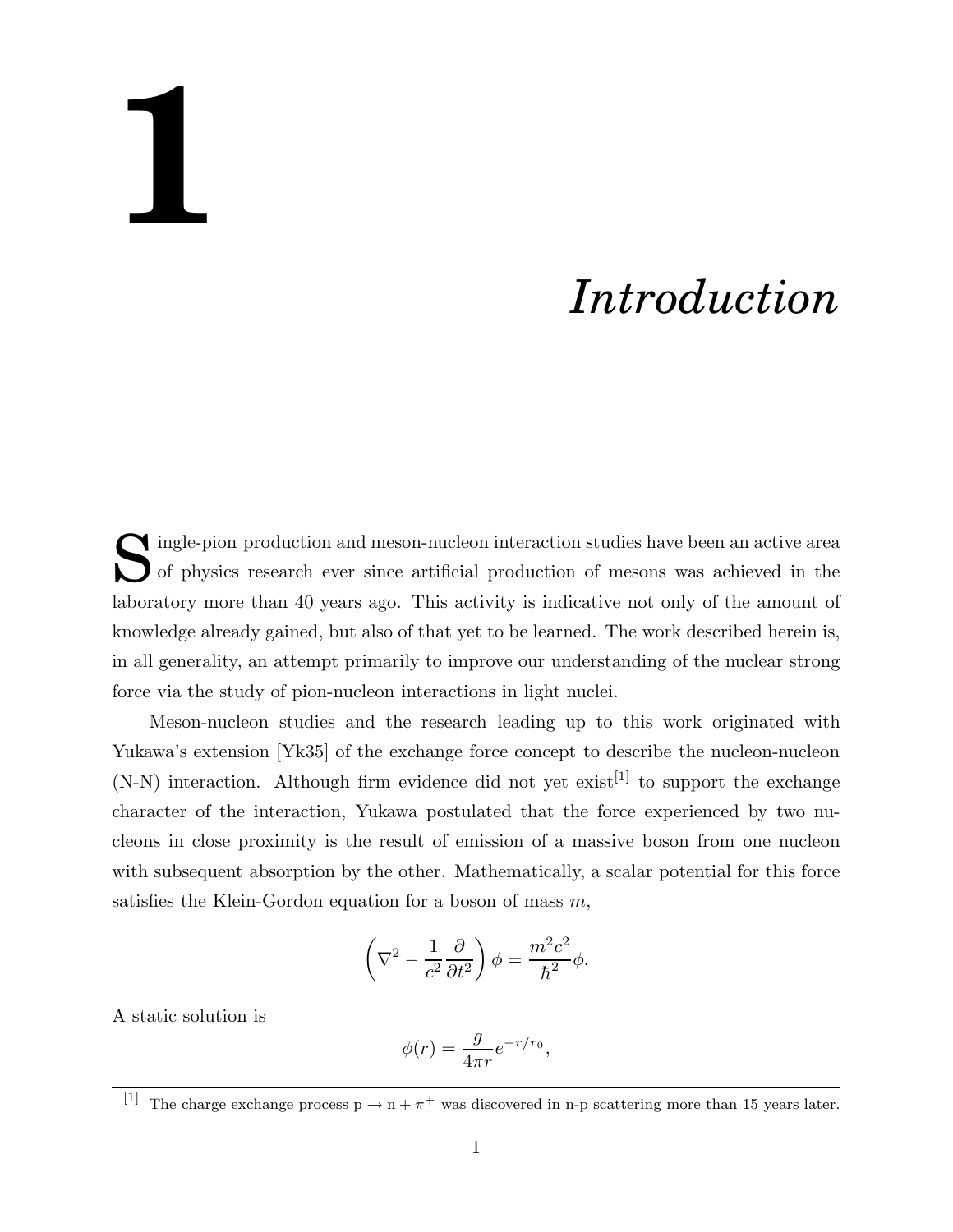where  $r_0 \equiv \hbar/mc$  and g is a constant. In the limit  $m \to 0$ , this solution is analogous to a Coulomb potential for a point charge of strength g.

The key characteristic of Yukawa's potential is the range of the interaction as specified by the parameter  $r_0$ : a boson mass of  $m \approx 200$  MeV corresponds to a typical nuclear dimension of 1 fm. The particles in this mass range are today known as *pions*, and form an isospin  $T = 1$  triplet:  $\pi^+$ ,  $\pi^0$ , and  $\pi^-$ . Pions, as strongly-interacting particles with integral spin  $(S_\pi = 0)$ , are part of the meson family (see Table 1.1). Since the total number of mesons is not necessarily conserved in an interaction, these particles are composed of quark-antiquark pairs, the lightest examples of which are  $\overline{u}$   $(\pi^+)$  and  $\overline{u}$   $(\pi^-)$ .

| Particle     | Quarks                               | Mass (MeV)           | $\tau$ or $\Gamma$       | $T(J^P)$   | Decay                            |
|--------------|--------------------------------------|----------------------|--------------------------|------------|----------------------------------|
| $\pi^{\pm}$  | $u\bar{d}$ , $\bar{u}d$              | $139.5675 \pm .0004$ | $2.6 \times 10^{-8}$ sec | $1(0^{-})$ | $\pi \rightarrow \mu \nu$        |
| $\pi^0$      | $u\bar{u}$ , $d\bar{d}$              | $134.9739 \pm .0006$ | $8 \times 10^{-17}$ sec  | $1(0^{-})$ | $\pi^0 \to 2\gamma$              |
| $\eta$       | $u\bar{u}$ , $d\bar{d}$ , $s\bar{s}$ | $548.8 \pm .6$       | $1.2 \text{ keV}$        | $0(0^{-})$ | $\eta \rightarrow 2\gamma, 3\pi$ |
| $\sigma$ (?) | (?)                                  | $\sim 560$           | broad                    | $0(0^+)$   | (?)                              |
| $\rho^{\pm}$ | $u\bar{d}$ , $\bar{u}d$              | $768.3 \pm .5$       | $\sim 150\ \mathrm{MeV}$ | $1(1^{-})$ | $\rho^{\pm} \rightarrow 2\pi$    |
| $\rho^0$     | $u\bar{u}$ , $d\bar{d}$ , $s\bar{s}$ | $\sim 768$           | $\sim 150\ \mathrm{MeV}$ | $1(1^{-})$ | $\rho^0 \rightarrow 2\pi$        |
| $\omega$     | $u\bar{u}$ , $d\bar{d}$ , $s\bar{s}$ | $781.95 \pm .14$     | $8 \text{ MeV}$          | $0(1^{-})$ | $\omega \rightarrow 3\pi$        |

Table 1.1 A summary [Pd90] of the mesons most important to the nucleonnucleon interaction at low and medium energies. The existence of the  $\sigma$  meson as a true resonance has not yet been verified. Only the primary modes of decay are listed in the rightmost column.

Although the exchange of pions is only part of a complete N-N interaction scenario, this mechanism is responsible for the "long-range" ( $r \gtrsim 1.5$  fm) component of the nuclear binding force. In a modern picture, this force is a consequence of gluon exchange between the quarks of which mesons (see Table 1.1) and nucleons are comprised, and in principle can be described via low-energy QCD theory. Some success has been achieved, for example, by treating the meson-nucleon interaction as an overlapping collision of quark "bags" (e.g., see [Ln87]). These and other calculations can at least qualitatively reproduce the important features of the short- and medium-range N-N interaction. However, no QCD-motivated model to date can even qualitatively describe the long-range (pion-exchange dominated) part of the interaction. In the absence of a complete QCD calculation, a full description of the long-range nuclear force via the study of the  $\pi$ -N interaction is clearly an important step toward understanding the strong force.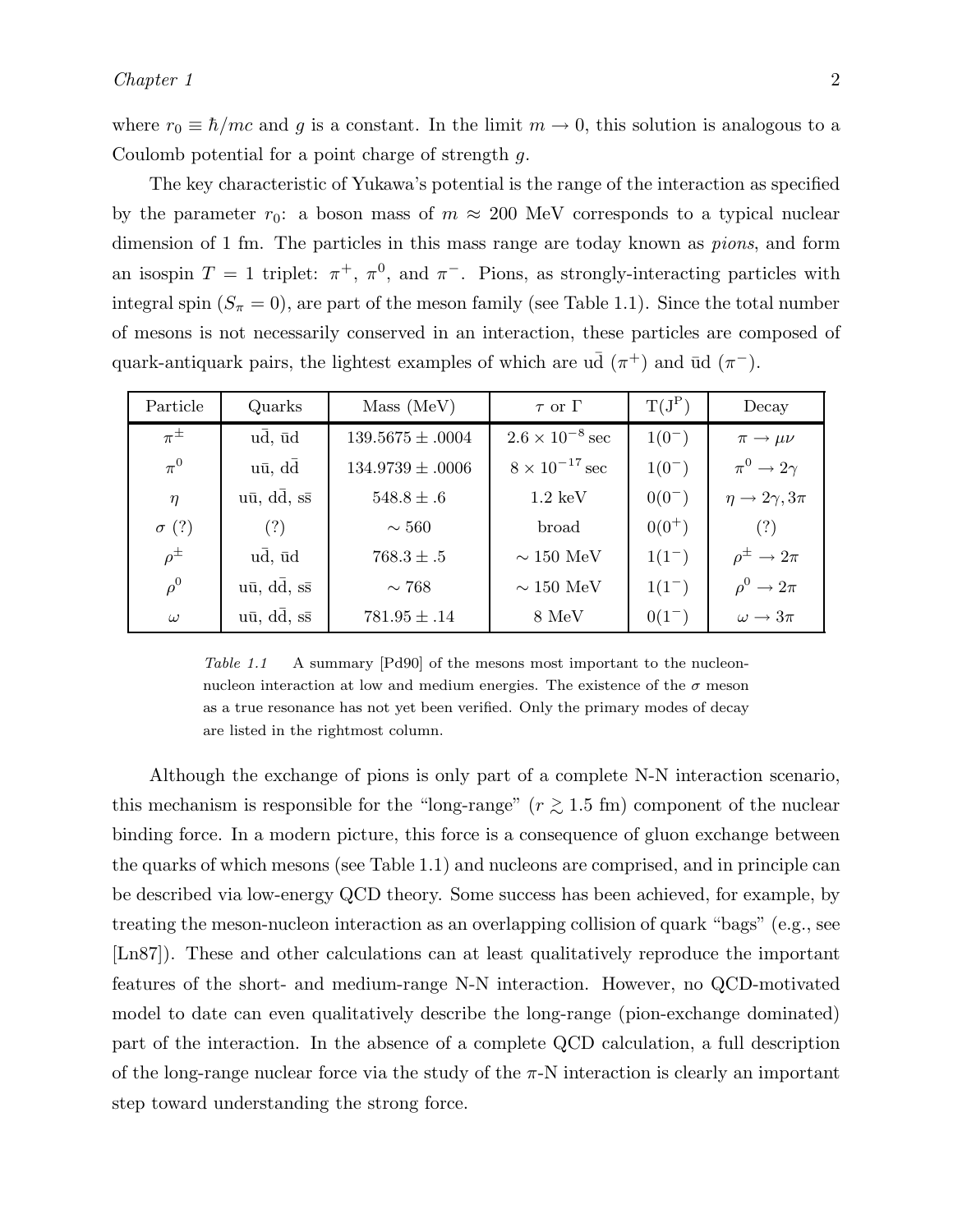Proton-induced pion production from light nuclei is a particularly important means of exploring the  $\pi$ -N mechanism in the nuclear medium. With the existence of a pion in the final state, the  $(p, \pi)$  production channel is indicative of the possibility of directly sampling the  $\pi$ -N interactions as they occur inside a bound nuclear system. By comparison with data obtained from the study of elementary pion production channels such as  $pp \to pn\pi^+$ , the analysis of  $(p, \pi)$  reactions in nuclei may reveal information about differences between the free and bound nucleon-nucleon interactions.

High-resolution studies of the  $(p, \pi)$  reaction began [Da71] in Uppsala, Sweden, more than 20 years ago, and many of the original motivations for this spectroscopic research remain today. One primary interest in reactions of this type stems from the large momentum transfers that are available. For example, in  ${}^{12}C(p, \pi^+){}^{13}C$ , the minimum momentum transfer<sup>[2]</sup> is  $\Delta p \approx 500 \text{ MeV/c}$  (or  $\Delta k \approx 2.5 \text{ fm}^{-1}$ ) for  $E_p = 200 \text{ MeV}$ . Since the wavelengths of incident protons in this energy range are less than 2 fm, only a few target nucleons are available to participate in the reaction. In this way, the  $(p, \pi)$  reaction should be sensitive to the high-momentum components of single-particle nuclear wave functions.

Although the nuclear structure emphasis on these motivational considerations has changed somewhat since Uppsala,  $(p, \pi^+)$  studies continue to be an important focus of intermediate-energy nuclear physics. The proton-induced production of *two* pions from light nuclei is of more recent interest: the study of these reactions may yield valuable information on the medium-range  $(0.8 \text{ fm} < r < 1.5 \text{ fm})$ , higher-order  $\pi$ -N interactions. Relatively little is known about  $(p, \pi\pi)$  from light nuclei, however, due not only to the theoretical complexity in describing such reactions (to which many elementary production channels can contribute), but also to the experimental difficulties in obtaining cross-section data. Even so, a comparison of the relative population of different ion species via  $(p, \pi\pi)$ reactions may reveal key information about the importance of specific, high-order  $\pi$ -N diagrams to the nuclear strong force.

This work reports on a study of proton-induced single- and double-pion production in  $12^{\circ}$ C, at proton energies ranging from 166 MeV to 350 MeV. The study is comprised of the IUCF Cooler ring experiment designated [Se87] CE-06. Chapter 2 details the theoretical and experimental interests in pion production from light nuclei. The Cooler ring, detection apparatus, and other scientific equipment associated with the CE-06 experiment are dis-

<sup>&</sup>lt;sup>[2]</sup> Other reactions such as <sup>12</sup>C(p,p')<sup>12</sup>C can achieve similar momentum transfers but only for large-angle scattering of the light exit particle.